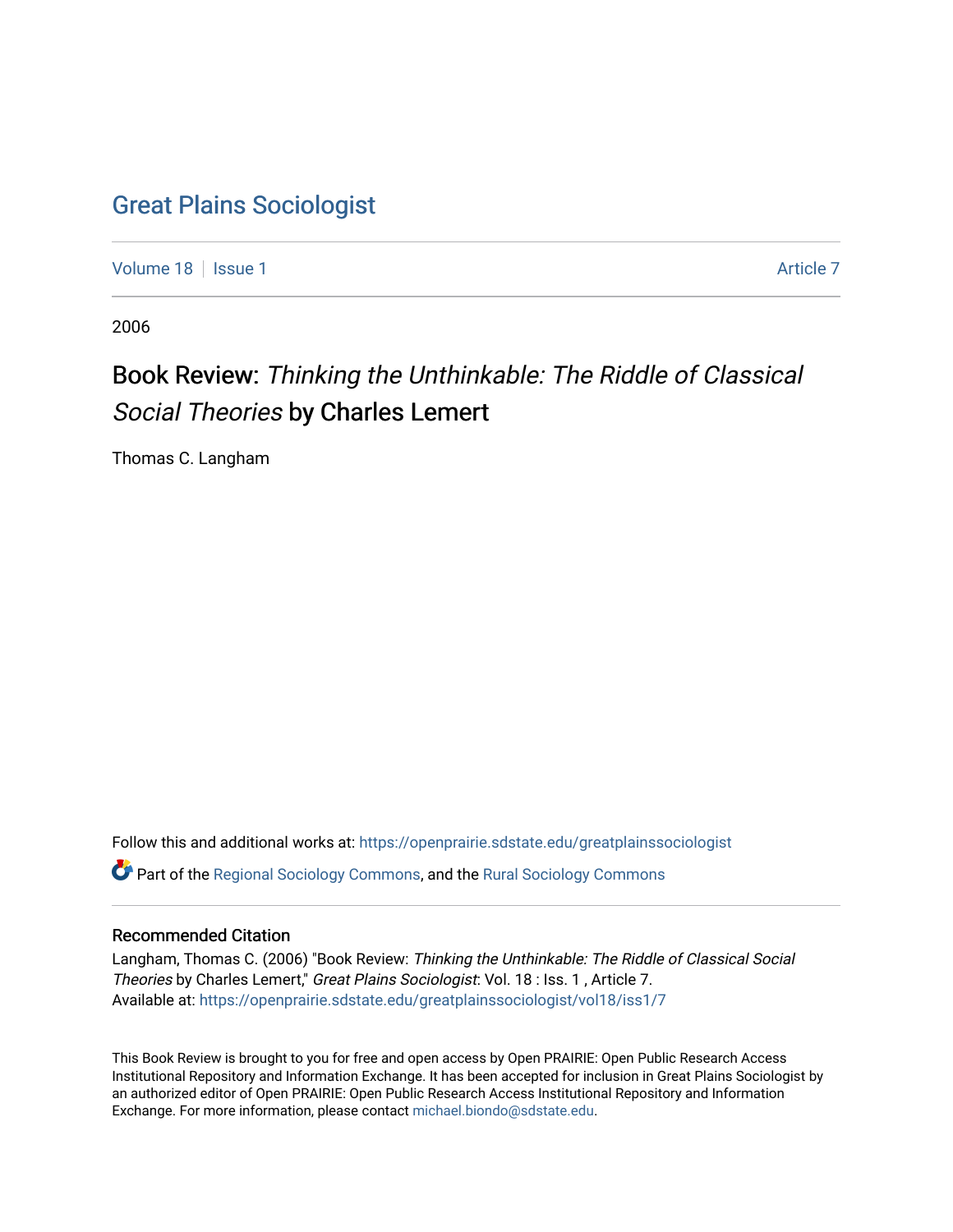*Great Plains Sociologist*  Volume 18, 2006/2007

### Book Review

 $\overline{a}$ 

## Thinking the Unthinkable: The Riddle of Classical Social Theories by Charles Lemert



87

Reviewed by: Thomas C. Langham<sup>\*</sup>

Lemert, Charles. Thinking the Unthinkable: The Riddle of Classical Social Theories. Boulder, CO: Paradigm, 2007. 195 pp. \$60.00 cloth, \$22.95 paper.

Social theory in the modernizing Western world began as a critique of modernization. Charles Lemert, a professor of sociology, in his work *Thinking the Unthinkable: The Riddle of* Classical Social Theories not only discusses selected classical social theories as his title in part promises but also like the early theorists takes up their task in providing his own critique of contemporary global modernization. This book accordingly moves in two directions providing both a discussion of classical social theory and a sometimes theoretical and sometimes personal commentary on contemporary life. Lemert unifies both of these directions asserting that the classical social theorists as well as what he writes involves "Thinking the Unthinkable" about the very rapid development that first took place in the West and has now become a worldwide phenomenon. What Lemert means by "Unthinkable" comes from Immanuel Wallerstein, the progenitor of world systems theory, who has asserted that it is a dangerous liberal "belief that the modern world is progressive and reasonable" (p. 10). Lemert in his title finally suggests that the "Unthinkableness" of modernization has produced and has left social theorists confronting a number of riddles – puzzling, even dark, questions. He argues, like his classical

<sup>∗</sup> Thomas C. Langham, Our Lady of the Lake University, Department of Sociology, San Antonio, TX 78207; e-mail: langt@lake.ollusa.edu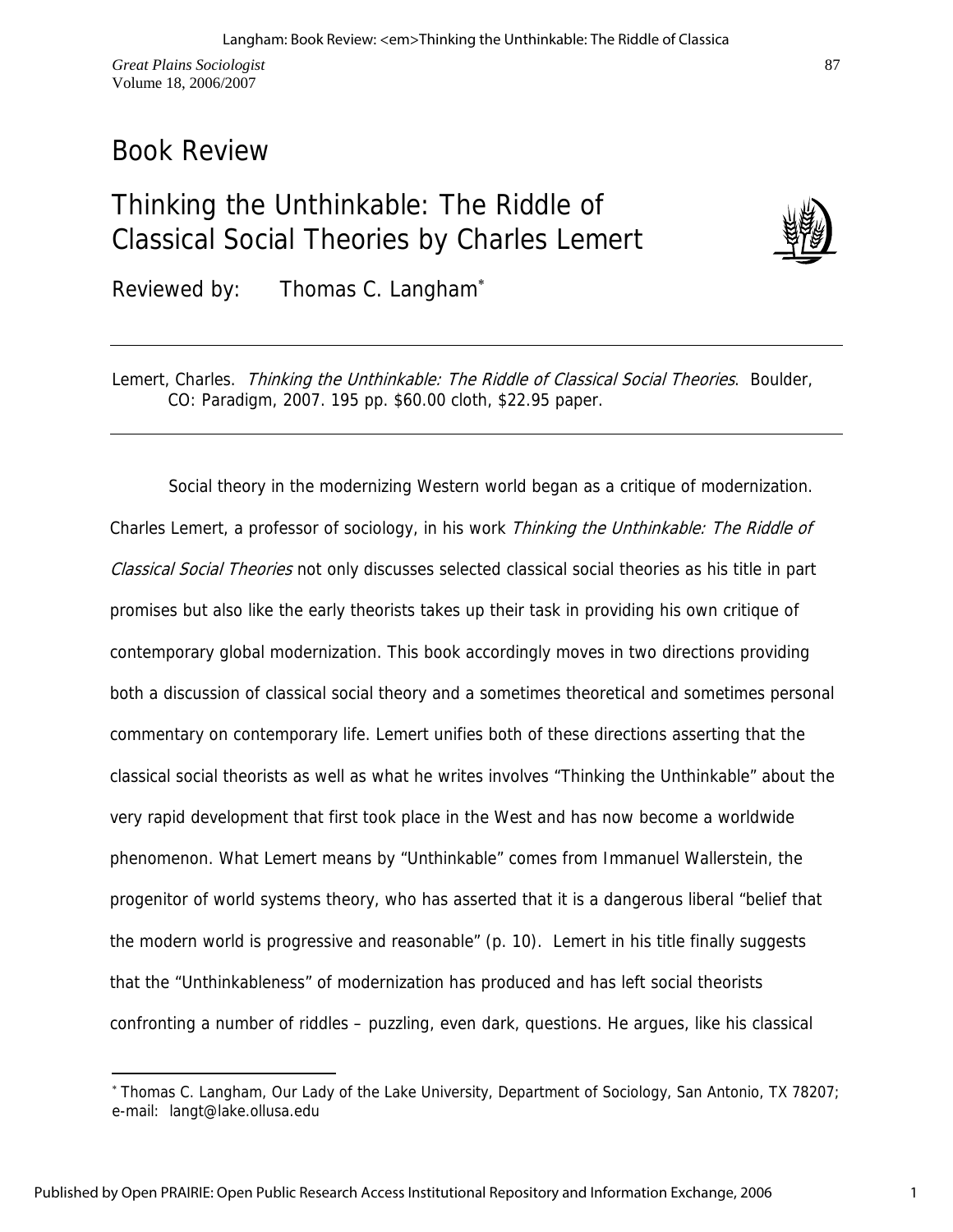colleagues, that these riddles are intractable problems that modernity seems to produce rather than resolve. Lemert writes with flair that entices the reader, but there is pessimism, even a kind of nihilism apparent in his work. Early on he recounts an incident in his first year of college when a fellow dorm mate unexplainably attacked him. This incident becomes a parable for his work in which he warns how rationality and reason have failed thinkers in their efforts to explain the social world.

The best of Lemert is embodied in the direction that he takes when he writes what amounts to a fairly standard treatment of classical social theory. There is really nothing new here in his handling of Karl Marx, Max Weber, Emile Durkheim, or Sigmund Freud. He presents each as being guided by a social theoretical riddle, presented in the form of a question, which relates to a different and debatably "contradictory" facet (inherently unsolvable problem) of modernization. Marx accordingly asks why the modernist (liberal capitalist) revolution has not brought a better way of life for most persons. Weber asks why rational rules intended to lead to progress have brought about only an unreasonable excess of rules that have oppressed rather than freed persons. Durkheim asks how, with the decline of Christian faith in the West and more generally religion in the world, social order can be maintained or, as Lemert writes, how "social conflict" can be avoided. And, Freud asks what if the unconscious is so important in shaping human thought and behavior that rationality alone cannot explain social thinking. Lemert also adds a fifth, non-social theoretical commentator, Charlotte Perkins Gilman, a late nineteenth century author most famous for her short story "The Yellow Wallpaper" (1892) which recounts her bout with depression and the poorly conceived medical treatment that she received. Perkins asks what, looking to women but also others who have been marginalized due to social differences, is the place of those who are categorically different in the modern world. Readers will also want to notice that Lemert explores the ideas of additional social thinkers beyond the

2

88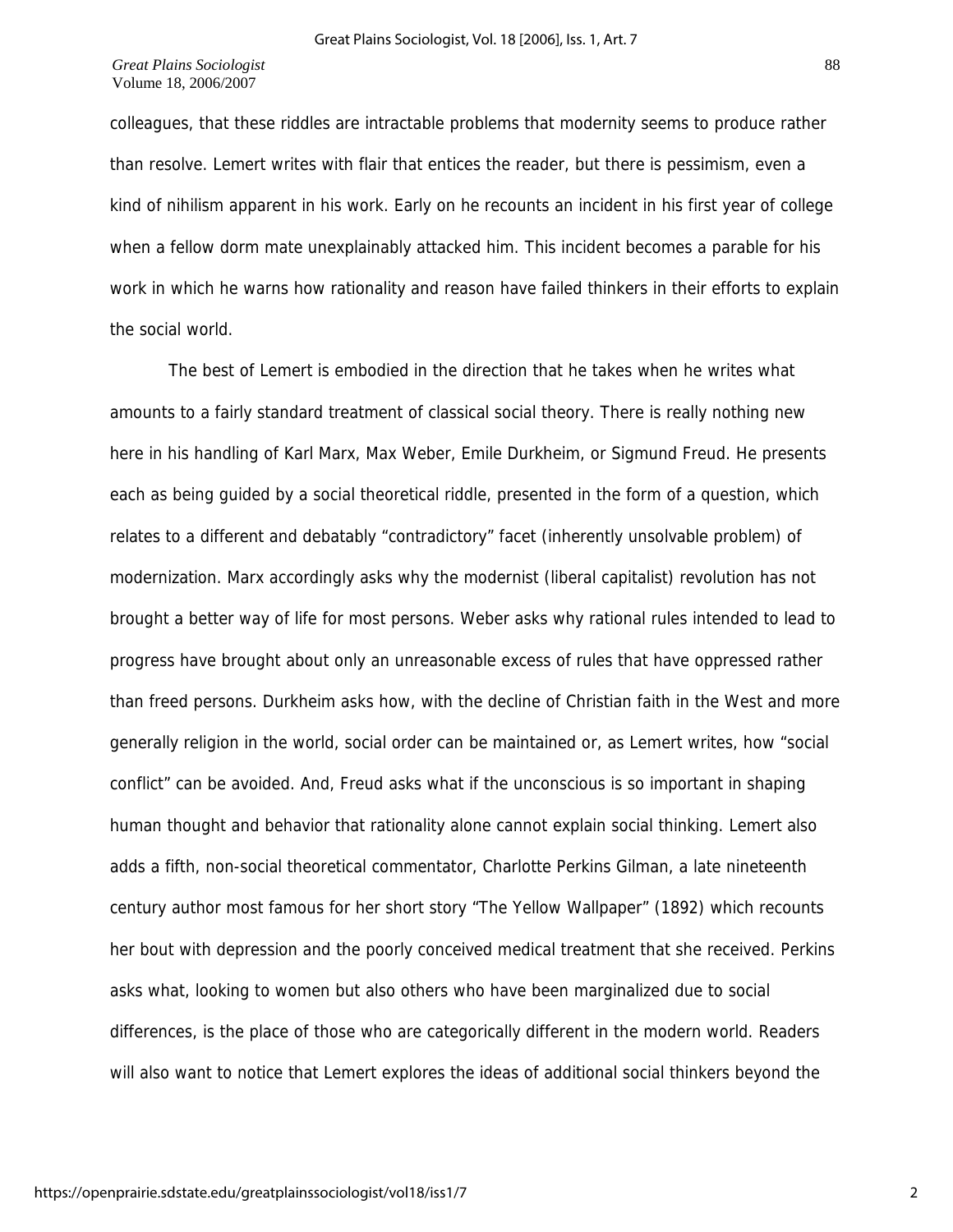#### *Great Plains Sociologist*  Volume 18, 2006/2007 Langham: Book Review: <em>Thinking the Unthinkable: The Riddle of Classica

most widely known of classical social theoretical period. Among these others are W. E. B. Du Bois, Anna Julia Cooper, Georg Simmel, and Ferdinand de Saussure, all of whom provide variations on what Lemert describes as the "classic riddles."

While the questions, riddles that Marx, Weber, Durkheim, Freud, and Gilman as well as the variations provided through the other thinkers have certainly been central to social theorizing, what is also quite interesting are the social thinkers that Lemert fails to mention and the ways in which he characterizes the ideas of those that he does discuss. For instance, not only are thinkers who write in the early functionalist tradition left out, so too is Auguste Comte, the founder of the discipline of sociology. To leave Comte out in a discussion of classical social theory seems remiss. Comte, of course, does ask his own question, coming out of the traditions of the Scottish Moralists, Christian Social Philosophers, and other Enlightenment thinkers, which, using Lemert's paradigm, forms its own riddle. Comte asks how might social forces external to the individual account for order as well as change. This question seems particularly pertinent in a present-day world that struggles with the problems of order and change that have accompanied global development and its very serious but interim byproducts of overpopulation, absolute poverty beyond the most developed areas, and violence as social dislocation and consolidation take place. Beyond his riddle Comte notably offers his thought that social theoretical knowledge should be used to help humanity, a point sorely missed in this work.

Further, Lemert also suggests in error that Marx was "the first thinker in modern time to develop the structural method" (p. 49). This method can arguably be traced back at least to Bernard Mandeville, the author of The Fable of the Bees: Private Vices, Publick Benefits (1714), up through the Scottish Moralists, including Adam Smith's introduction of "invisible hand" in An Inquiry into the Nature and Cause of the Wealth of Nations (1776) and Christian Social Philosopher Joseph de Maistre's actual use of the words "social structure" in *Considerations on*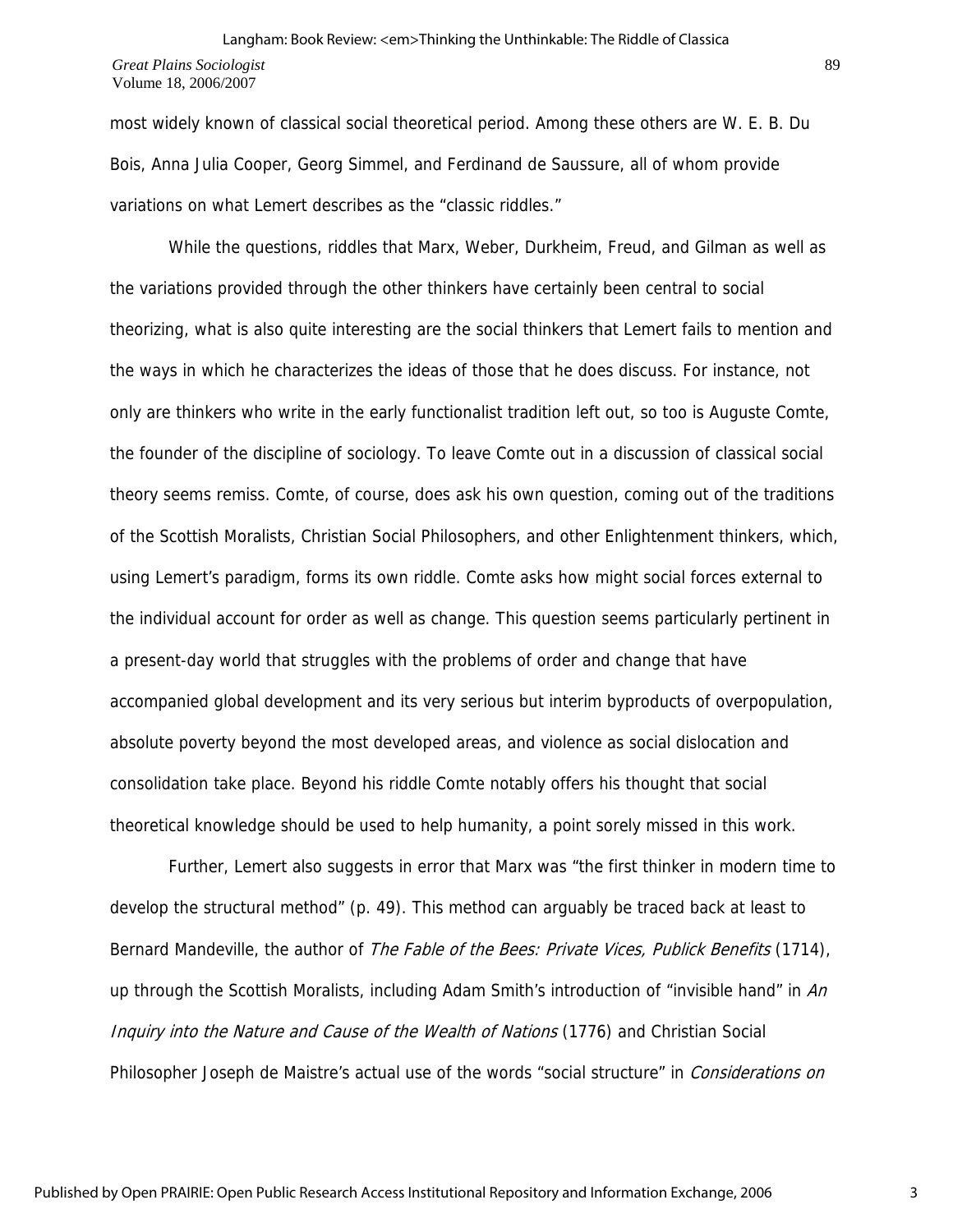France (1796), and finally to Comte with his discussion of "social statics." Lemert also seems much too quick to dismiss and blame the classical liberal outlook as misguided and give up on the project of the Enlightenment as he argues from the beginning to the end of his work that liberal capitalism is responsible for widespread poverty, inequality, violence, and the notion that human progress is possible. One might contrarily argue that contained within the works of the classical liberals is a solution to many of the riddles that Lemert complains, a solution which is still playing itself out as progress is being made toward realizing a world in which individual striving brings about collective good.

Lemert is decidedly less useful when his work takes the direction of personal commentary concerning modernization in today's world. Hinting at what will come in the course of his work Lemert early on comments, "this, I now realize, is life as it actually is behind the intricate stage settings that play up the good life to cover up the dirty backstage" (viii). For Lemert the "dirty backstage" includes complaints that life is filled with liminality, irrationality, inequality, and violence among other ills, all of which he attributes to the path of development, rooted in liberalism, that the West has pursued and that has now spread around the globe. While taking such a standpoint has long been a tradition among social theorists, a more constructive approach might have better served scholarly discourse and humanity in general. Lemert ultimately offers only the insights of critical theory as a possible avenue for gaining additional understanding of humanity with the added possibility that Westerners as they come into contact with the East might find their own future. Perhaps Lemert and others who have criticized the course of global modernization would do well to reflect on the many gains that have improved the human condition over the past five hundred years and the many more that will certainly come. He and the others might also wisely take note that pretty much the entire world is moving rapidly toward embracing the capitalist, if not liberal, model of development.

4

90